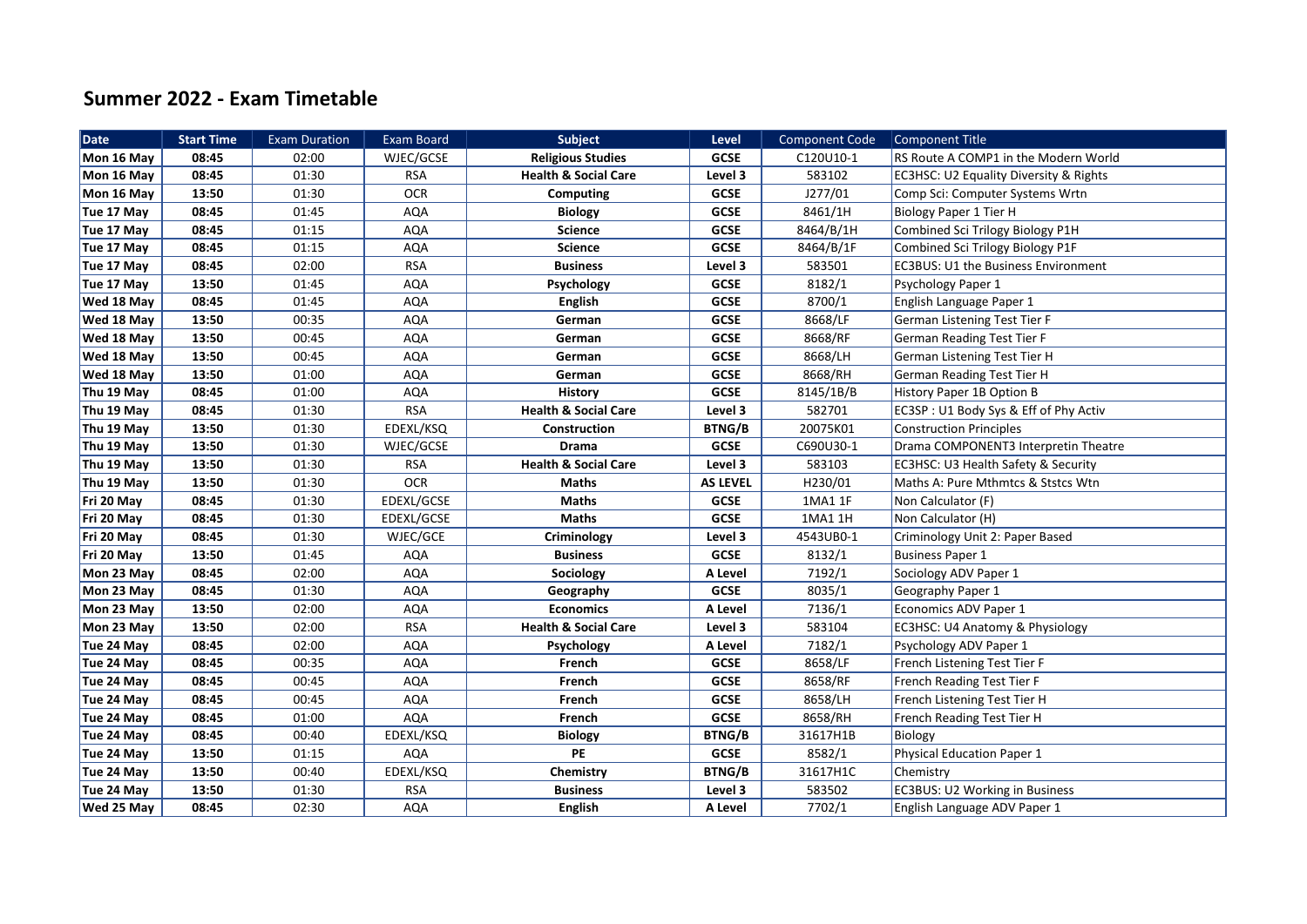| <b>Date</b>       | <b>Start Time</b> | <b>Exam Duration</b> | <b>Exam Board</b> | <b>Subject</b>                  | Level           | <b>Component Code</b> | Component Title                       |
|-------------------|-------------------|----------------------|-------------------|---------------------------------|-----------------|-----------------------|---------------------------------------|
| Wed 25 May        | 08:45             | 00:50                | AQA               | <b>English Literature</b>       | <b>GCSE</b>     | 8702/1N               | Eng Lit Paper 1-19th Century Novel    |
| Wed 25 May        | 10:00             | 00:50                | AQA               | <b>English Literature</b>       | <b>GCSE</b>     | 8702/1M               | Eng Lit Paper 1-Modern Prose/Drama    |
| Wed 25 May        | 13:50             | 02:00                | <b>AQA</b>        | <b>Business</b>                 | A Level         | 7132/1                | <b>Business ADV Paper 1</b>           |
| <b>Wed 25 May</b> | 13:50             | 00:40                | EDEXL/KSQ         | <b>Physics</b>                  | <b>BTNG/B</b>   | 31617H1P              | Physics                               |
| Wed 25 May        | 13:50             | 01:30                | <b>OCR</b>        | <b>Maths</b>                    | A Level         | Y540/01               | Frthr Mathematics A: Pure Core 1 Wtn  |
| Thu 26 May        | 08:45             | 02:30                | <b>OCR</b>        | <b>History</b>                  | A Level         | Y319/01               | Hist A: Civil Rights Usa Wrtn         |
| Thu 26 May        | 13:50             | 02:00                | <b>AQA</b>        | PE                              | A Level         | 7582/1                | <b>Physical Education ADV Paper 1</b> |
| Thu 26 May        | 13:50             | 02:00                | <b>AQA</b>        | <b>Physics</b>                  | A Level         | 7408/1                | Physics ADV Paper 1                   |
| Thu 26 May        | 13:50             | 01:00                | WJEC/GCSE         | <b>Religious Studies</b>        | <b>GCSE</b>     | C120U20-1             | RS Routea COMP2 Study Ofchristianity  |
| Thu 26 May        | 13:50             | 02:00                | <b>OCR</b>        | <b>Film Studies</b>             | A Level         | H410/01               | Film Studies: Film History Wrtn       |
| Fri 27 May        | 08:45             | 02:30                | <b>AQA</b>        | Geography                       | A Level         | 7037/1                | Geography ADV Paper 1                 |
| Fri 27 May        | 08:45             | 01:45                | <b>AQA</b>        | Chemistry                       | GCSE            | 8462/1H               | Chemistry Paper 1 Tier H              |
| Fri 27 May        | 08:45             | 01:15                | <b>AQA</b>        | <b>Science</b>                  | GCSE            | 8464/C/1H             | Combined Sci Trilogy Chemistry P1H    |
| Fri 27 May        | 08:45             | 01:15                | <b>AQA</b>        | <b>Science</b>                  | GCSE            | 8464/C/1F             | Combined Sci Trilogy Chemistry P1F    |
| Fri 27 May        | 13:50             | 01:30                | <b>OCR</b>        | Computing                       | <b>GCSE</b>     | J277/02               | Comp Sci: Comp Thnk Algrthm Prgrm Wtn |
| Mon 06 Jun        | 08:45             | 01:05                | <b>AQA</b>        | German                          | <b>GCSE</b>     | 8668/WF               | <b>German Writing Test Tier F</b>     |
| Mon 06 Jun        | 08:45             | 01:20                | AQA               | German                          | GCSE            | 8668/WH               | German Writing Test Tier H            |
| Mon 06 Jun        | 08:45             | 02:00                | <b>OCR</b>        | <b>Film Studies</b>             | A Level         | H410/02               | Film Studies: Crtcl Apprchs Film Wtn  |
| Mon 06 Jun        | 08:45             | 02:00                | <b>AQA</b>        | Law                             | A Level         | 7162/1                | Law ADV Paper 1                       |
| Mon 06 Jun        | 08:45             | 01:45                | WJEC/GCE          | <b>Food Science</b>             | Level 3         | 4563UB0-1             | Food Science & Nutr. Unit 1 External  |
| Mon 06 Jun        | 13:50             | 02:30                | <b>AQA</b>        | English                         | A Level         | 7702/2                | English Language ADV Paper 2          |
| Mon 06 Jun        | 13:50             | 02:00                | <b>AQA</b>        | <b>Economics</b>                | A Level         | 7136/2                | <b>Economics ADV Paper 2</b>          |
| Mon 06 Jun        | 13:50             | 01:45                | AQA               | Psychology                      | GCSE            | 8182/2                | Psychology Paper 2                    |
| Tue 07 Jun        | 08:45             | 03:00                | AQA               | <b>English Lang &amp; Lit</b>   | A Level         | 7707/1                | English Lang and Lit ADV Paper 1      |
| Tue 07 Jun        | 08:45             | 01:30                | EDEXL/GCSE        | <b>Maths</b>                    | GCSE            | 1MA1 2F               | Calculator (F)                        |
| Tue 07 Jun        | 08:45             | 01:30                | EDEXL/GCSE        | <b>Maths</b>                    | <b>GCSE</b>     | 1MA1 2H               | Calculator (H)                        |
| Tue 07 Jun        | 08:45             | 02:30                | <b>OCR</b>        | <b>English Literature</b>       | A Level         | H472/01               | Eng Lit: Drama & Poetry PRE-1900 Wtn  |
| Tue 07 Jun        | 13:50             | 02:00                | <b>AQA</b>        | Sociology                       | A Level         | 7192/2                | Sociology ADV Paper 2                 |
| Tue 07 Jun        | 13:50             | 01:15                | <b>AQA</b>        | Geography                       | GCSE            | 8035/2                | Geography Paper 2                     |
| Tue 07 Jun        | 13:50             | 02:00                | <b>OCR</b>        | <b>Maths</b>                    | A Level         | H240/01               | Maths A: Pure Mathematics Wtn         |
| Tue 07 Jun        | 13:50             | 01:30                | <b>RSA</b>        | <b>Health &amp; Social Care</b> | Level 3         | 584406                | EC3DM : U6 Soc Media & Globalisation  |
| Wed 08 Jun        | 08:45             | 02:00                | <b>AQA</b>        | Psychology                      | A Level         | 7182/2                | Psychology ADV Paper 2                |
| Wed 08 Jun        | 08:45             | 01:45                | <b>AQA</b>        | <b>English Literature</b>       | <b>GCSE</b>     | 8702/2                | English Literature Paper 2            |
| Wed 08 Jun        | 13:50             | 01:30                | <b>AQA</b>        | <b>Core Maths</b>               | Level 3         | 1350/1                | <b>Mathematical Studies Paper 1</b>   |
| Wed 08 Jun        | 13:50             | 02:30                | <b>AQA</b>        | Geography                       | A Level         | 7037/2                | Geography ADV Paper 2                 |
| Wed 08 Jun        | 13:50             | 01:30                | <b>OCR</b>        | <b>Further Maths</b>            | A Level         | Y541/01               | Frthr Mathematics A: Pure Core 2 Wtn  |
| Wed 08 Jun        | 13:50             | 01:00                | WJEC/GCSE         | <b>Religious Studies</b>        | <b>GCSE</b>     | C120U50-1             | RS Route A Comp 3 Islam               |
| Wed 08 Jun        | 13:50             | 01:30                | <b>OCR</b>        | <b>Maths</b>                    | <b>AS LEVEL</b> | H230/02               | Maths A: Pure Mthmtcs & Mchncs Wtn    |
| Thu 09 Jun        | 08:45             | 02:00                | <b>AQA</b>        | <b>Business</b>                 | A Level         | 7132/2                | <b>Business ADV Paper 2</b>           |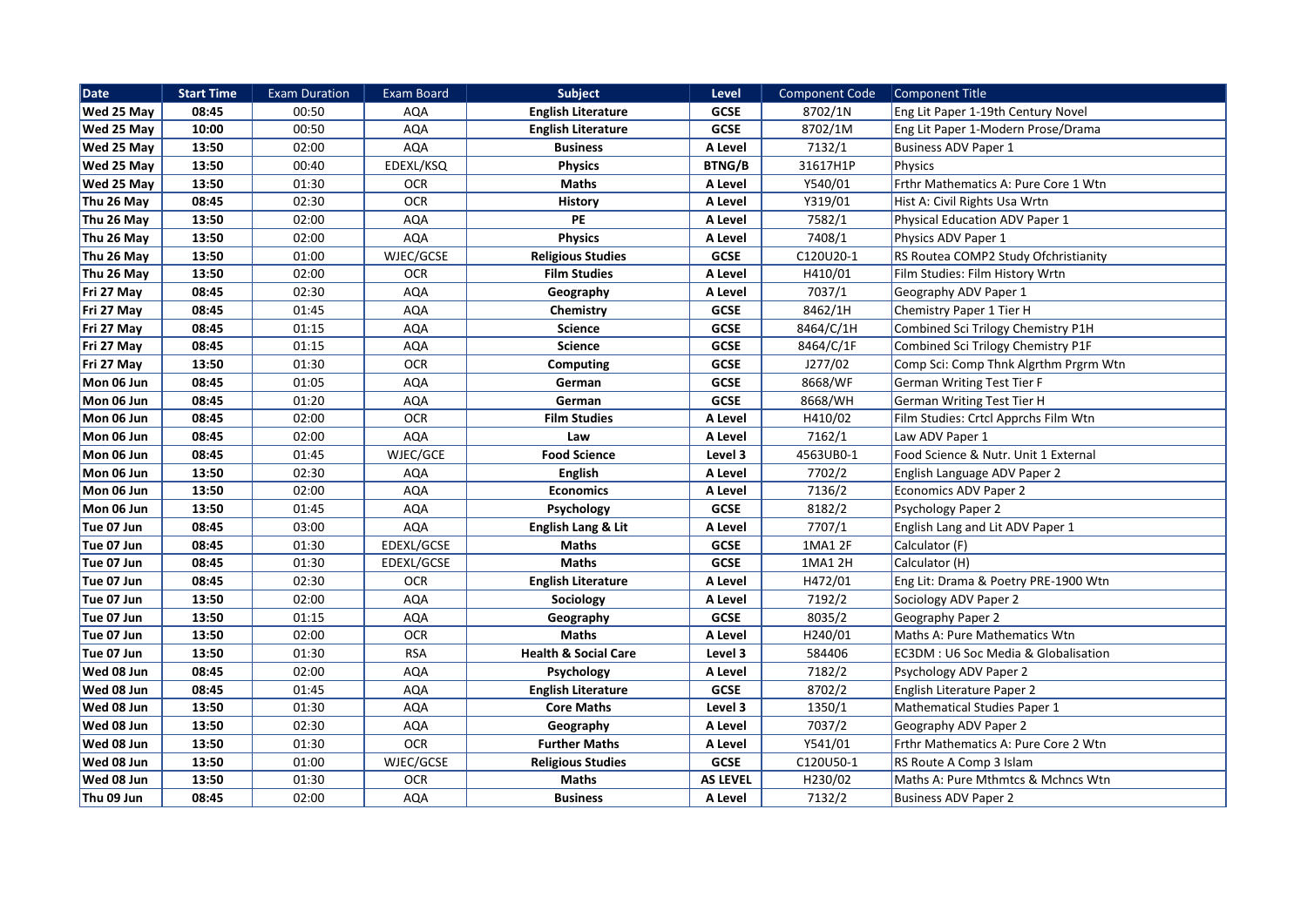| <b>Date</b> | <b>Start Time</b> | <b>Exam Duration</b> | <b>Exam Board</b> | <b>Subject</b>            | Level       | <b>Component Code</b> | Component Title                             |
|-------------|-------------------|----------------------|-------------------|---------------------------|-------------|-----------------------|---------------------------------------------|
| Thu 09 Jun  | 13:50             | 02:30                | AQA               | German                    | A Level     | 7662/1                | German ADV Paper 1 List, Read & Writ        |
| Thu 09 Jun  | 13:50             | 01:45                | <b>AQA</b>        | <b>Physics</b>            | <b>GCSE</b> | 8463/1H               | Physics Paper 1 Tier H                      |
| Thu 09 Jun  | 13:50             | 01:15                | <b>AQA</b>        | <b>Science</b>            | GCSE        | 8464/P/1H             | Combined Sci Trilogy Physics P1H            |
| Thu 09 Jun  | 13:50             | 01:15                | AQA               | <b>Science</b>            | <b>GCSE</b> | 8464/P/1F             | Combined Sci Trilogy Physics P1F            |
| Thu 09 Jun  | 13:50             | 02:30                | EDEXL/GCE         | <b>Theatre Studies</b>    | A Level     | 9DR0 03               | Theatre Makers in Prac.                     |
| Thu 09 Jun  | 13:50             | 02:15                | <b>OCR</b>        | <b>Biology</b>            | A Level     | H420/01               | Biology A: Biological Processes Wtn         |
| Thu 09 Jun  | 13:50             | 03:00                | WJEC/GCE          | <b>Product Design</b>     | A Level     | A602U10-1             | D & T Proddesign COMP1 D & T21ST Century    |
| Fri 10 Jun  | 08:45             | 02:00                | AQA               | <b>PE</b>                 | A Level     | 7582/2                | <b>Physical Education ADV Paper 2</b>       |
| Fri 10 Jun  | 08:45             | 01:45                | <b>AQA</b>        | <b>English</b>            | <b>GCSE</b> | 8700/2                | English Language Paper 2                    |
| Fri 10 Jun  | 08:45             | 01:30                | <b>OCR</b>        | History                   | A Level     | Y107/01               | Hist A: Eng 1547-1603: Later Tudor Wtn      |
| Fri 10 Jun  | 13:50             | 02:00                | <b>AQA</b>        | <b>Physics</b>            | A Level     | 7408/2                | Physics ADV Paper 2                         |
| Fri 10 Jun  | 13:50             | 01:15                | AQA               | PE                        | <b>GCSE</b> | 8582/2                | <b>Physical Education Paper 2</b>           |
| Mon 13 Jun  | 08:45             | 02:30                | <b>AQA</b>        | French                    | A Level     | 7652/1                | French ADV Paper 1 List, Read & Writ        |
| Mon 13 Jun  | 08:45             | 02:00                | <b>AQA</b>        | Sociology                 | A Level     | 7192/3                | Sociology ADV Paper 3                       |
| Mon 13 Jun  | 08:45             | 01:45                | EDEXL/GCE         | Chemistry                 | A Level     | 9CH0 01               | ADV.Inorganic & Phys.Chem                   |
| Mon 13 Jun  | 08:45             | 01:30                | EDEXL/GCSE        | <b>Maths</b>              | <b>GCSE</b> | 1MA1 3F               | Calculator (F)                              |
| Mon 13 Jun  | 08:45             | 01:30                | EDEXL/GCSE        | <b>Maths</b>              | <b>GCSE</b> | 1MA1 3H               | Calculator (H)                              |
| Mon 13 Jun  | 13:50             | 02:00                | <b>AQA</b>        | <b>Economics</b>          | A Level     | 7136/3                | <b>Economics ADV Paper 3</b>                |
| Mon 13 Jun  | 13:50             | 01:45                | <b>AQA</b>        | <b>Business</b>           | <b>GCSE</b> | 8132/2                | <b>Business Paper 2</b>                     |
| Mon 13 Jun  | 13:50             | 02:30                | <b>OCR</b>        | <b>Computing</b>          | A Level     | H446/01               | Comp Sci: Computer Systems Wrtn             |
| Mon 13 Jun  | 13:50             | 02:00                | <b>AQA</b>        | Law                       | A Level     | 7162/2                | Law ADV Paper 2                             |
| Tue 14 Jun  | 08:45             | 02:30                | <b>AQA</b>        | <b>Music</b>              | A Level     | 7272/W                | Music ADV Written                           |
| Tue 14 Jun  | 08:45             | 01:00                | <b>AQA</b>        | Geography                 | GCSE        | 8035/3                | Geography Paper 3                           |
| Tue 14 Jun  | 13:50             | 01:30                | AQA               | <b>Core Maths</b>         | Level 3     | 1350/2A               | Mathematical Studies Paper 2 Opt A          |
| Tue 14 Jun  | 13:50             | 02:00                | <b>OCR</b>        | <b>Maths</b>              | A Level     | H240/02               | Maths A: Pure Mthmtcs Stats Wtn             |
| Wed 15 Jun  | 08:45             | 01:45                | <b>AQA</b>        | <b>Biology</b>            | <b>GCSE</b> | 8461/2H               | Biology Paper 2 Tier H                      |
| Wed 15 Jun  | 08:45             | 01:15                | <b>AQA</b>        | <b>Science</b>            | <b>GCSE</b> | 8464/B/2H             | Combined Sci Trilogy Biology P2H            |
| Wed 15 Jun  | 08:45             | 01:15                | <b>AQA</b>        | <b>Science</b>            | <b>GCSE</b> | 8464/B/2F             | Combined Sci Trilogy Biology P2F            |
| Wed 15 Jun  | 08:45             | 02:30                | <b>OCR</b>        | <b>English Literature</b> | A Level     | H472/02               | Eng Lit: Cmprtve & Cntxtl Stdy Wtn          |
| Wed 15 Jun  | 13:50             | 02:00                | <b>AQA</b>        | Design & Technology       | <b>GCSE</b> | 8552/W                | Design and Technology Written Paper         |
| Wed 15 Jun  | 13:50             | 01:30                | <b>OCR</b>        | <b>Further Maths</b>      | A Level     | Y542/01               | Further Mathematics A: Statistics Wtn       |
| Thu 16 Jun  | 08:45             | 02:00                | <b>AQA</b>        | <b>Physics</b>            | A Level     | 7408/3/A              | Physics ADV P3 Sections A & B Opt A         |
| Thu 16 Jun  | 08:45             | 02:00                | <b>AQA</b>        | Psychology                | A Level     | 7182/3                | Psychology ADV Paper 3                      |
| Thu 16 Jun  | 08:45             | 01:00                | <b>AQA</b>        | History                   | <b>GCSE</b> | 8145/2A/A             | History Paper 2A Option A                   |
| Thu 16 Jun  | 13:50             | 02:00                | <b>AQA</b>        | <b>Business</b>           | A Level     | 7132/3                | <b>Business ADV Paper 3</b>                 |
| Thu 16 Jun  | 13:50             | 01:05                | AQA               | French                    | <b>GCSE</b> | 8658/WF               | French Writing Test Tier F                  |
| Thu 16 Jun  | 13:50             | 01:20                | <b>AQA</b>        | French                    | <b>GCSE</b> | 8658/WH               | French Writing Test Tier H                  |
| Fri 17 Jun  | 08:45             | 02:15                | <b>OCR</b>        | <b>Biology</b>            | A Level     | H420/02               | Biology A: Biological Diversity Wtn         |
| Fri 17 Jun  | 13:50             | 01:30                | <b>OCR</b>        | <b>Further Maths</b>      | A Level     | Y543/01               | <b>Further Mathematics A: Mechanics Wtn</b> |